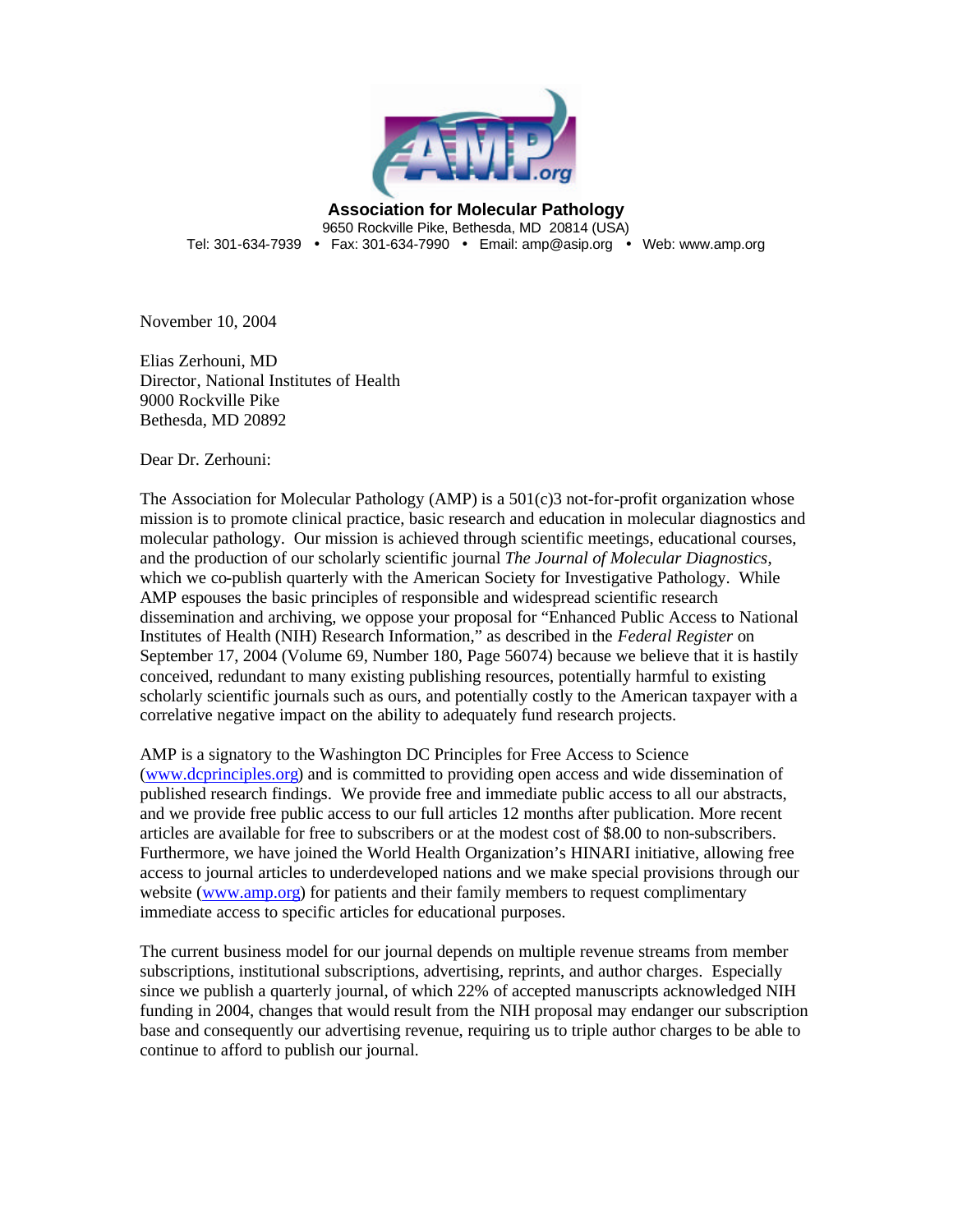The AMP Council is concerned that the NIH proposal as currently worded may have unintended adverse consequences on the ability of not-for-profit societies to fulfill their obligations to the scientific community. Specific points of our consideration include:

## **Redundancy of PubMedCentral and the Integrity of the Scientific Literature**

The proposal defines the final manuscript as "the author's version resulting after all modifications due to the peer review process," and thus does not explicitly ask for the final publisher-edited manuscript. Our authors recognize that serious errors in manuscripts are frequently corrected *after* the peer review process. We are extremely concerned that using any version other than the true "final" one that will be on our journal website after full redaction will cause confusion, at a minimum, and could significantly compromise the scientific record. Copyediting, proofing, reference checking, formatting of images, tables and data sets, and other functions performed by publishers add real value to manuscripts. It would be significantly less costly and more respectful of the integrity of the scholarly publishing enterprise for an NIH repository of peer-reviewed NIH-funded research to have links to our journal websites rather than providing an alternative version of manuscripts. If NIH staff require access to these articles for searching and indexing purposes related to grant evaluations, AMP would be willing to discuss mechanisms whereby NIH staff can have access to our publication's materials for private indexing and searching use.

# **Request vs. mandate**

Although the proposal reads: "The NIH intends to request that...," AMP Council feels that most, if not all, authors and grantees will view this as a mandate.

### **One size does not fit all: the six-month rule**

Like many other publishers of scholarly scientific journals, AMP makes the content of its journal freely available after a designated period of time, based on our best assessment of the negative financial impact that shorter periods would have. By imposing too short an interval between publication and free access, the existence of some journals (and the not-for-profit associations that publish them) may be jeopardized. It is critical to consider that some specialized disciplines such as ours may be differentially impacted by the NIH proposal. Would there not be a more significant impact on journals that publish less frequently than monthly? Yet, the NIH proposal does not provide any financial impact data on varying segments of the scientific publishing enterprise. AMP was planning to initiate a "publishahead-of-print" feature, which would advance the online publication date of many of our articles. In practice, the proposed NIH six-month delay of free access to articles would be a three-month delay upon the launching of "publish-ahead-of-print", with a further deleterious impact on our subscription revenues. We are considering delaying the "publish-ahead-ofprint" feature until we better understand the implications of the NIH proposal.

### **Unfunded mandate, centralized government control and the politicization of science**

AMP is gravely concerned that there is no guarantee that PubMedCentral will survive future budget cuts or will not be impacted by periodic freezes on government spending. What safeguards will be put into place to ensure that public access to the results of NIH-funded research will not be improperly manipulated for political objectives? In contrast, while it is our mission to service the scientific community as a whole and our members, authors and subscribers specifically, we have a very real commitment to the sustained archiving and access to the research published by our journal which supercedes and is independent of any current political or Federal government influence.